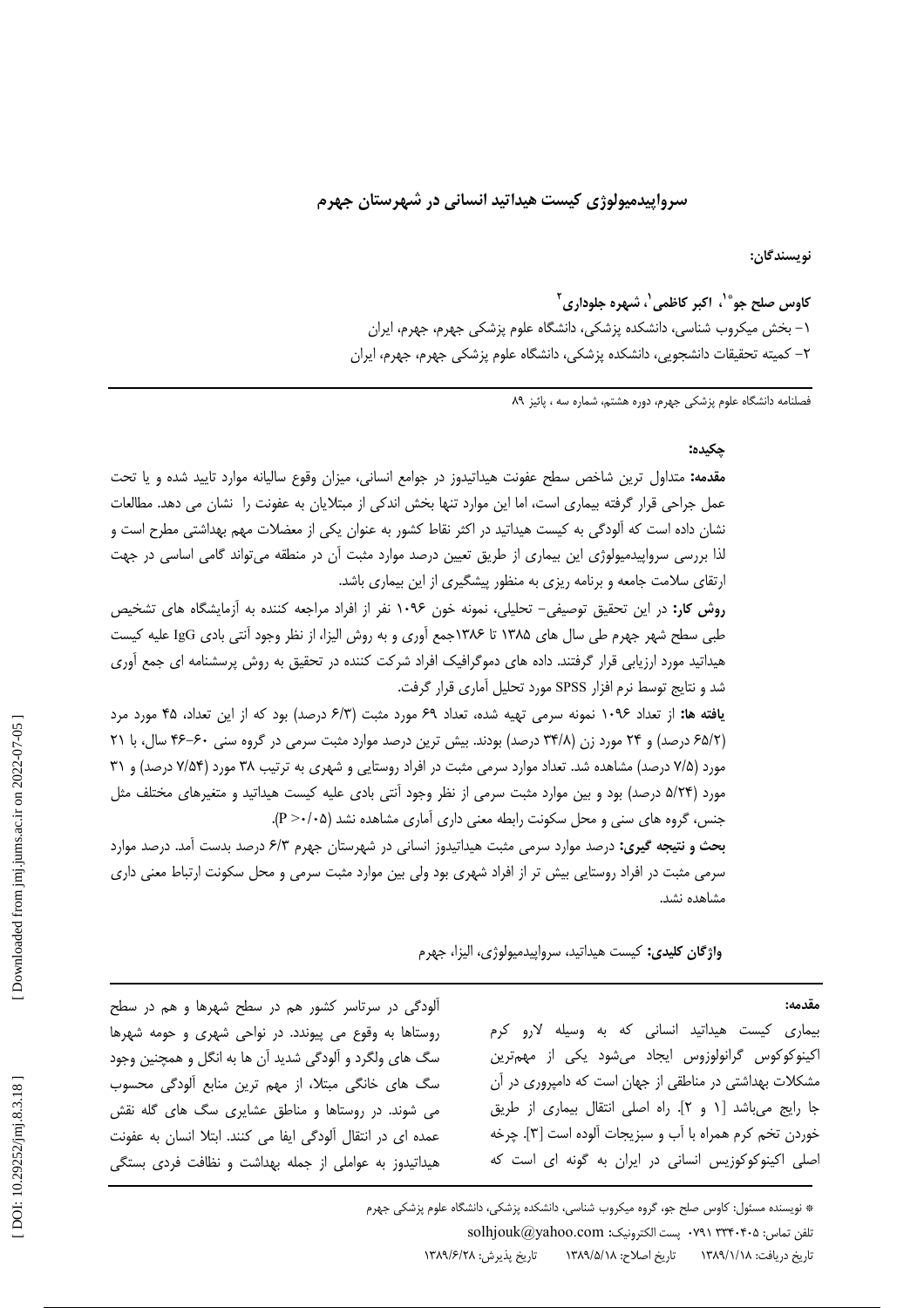سرواپیدمیولوژی کیست هیداتید انسانی در......

دارد. تماس مستقیم افراد به ویژه کودکان با سگ های آلوده یکی از مهم ترین منابع آلودگی انسانی است [۴]. کیست هیداتید در هر عضوى از بدن مى تواند تشكيل شود. اصلى ترين محل جایگزینی این کیست کبد می باشد. غالباً فاصله زمانی بین ابتلا فرد به عفونت و ظهور نشانه های بیماری بر حسب میزان رشد و وضعیت کیست می تواند از چند ماه و حتی چند سال متغیر باشد [۴]. بر طبق آخرین آمار مرکز مدیریت بیماری های وزارت بهداشت، درمان و آموزش پزشکی در سال ۱۳۸۱، بیماری هیداتیدوز انسانی از ۲۳ استان کشور گزارش شده است. در این آمار بیش ترین میزان بروز سالیانه بیماری با ۲/۵ مورد در یک صد هزار نفر از استان سمنان و کم ترین میزان آن با ۰/۱ درصد در یک صد هزار نفر جعیت از استان های آذربایجان شرقی و یزد گزارش شده است. بایستی توجه داشت که آمار مذکور حتی در صورت صحت آن، تنها نشان دهنده بخش اندکی از مبتلایان به این عفونت است [۴]. تشخیص سریع و دقیق بیماری با استفاده از روش های حساس ایمونولوژی منجر به درمان بهتر و کاهش مرگ و میر ناشی از بیماری می شود [۵]. از این رو بررسی سرواپیدمیولوژی این بیماری در مناطق مختلف کشور حائز اهمیت و مورد نیاز مسئولین بهداشتی کشور می باشد [۶]. در این راستا تحقیقات متعددی در ایران و دیگر نقاط جهان انجام شده است. درصد شیوع سرمی هیداتیدوز در ایران با توجه به منطقه شهری و روستائی متغیر و بین ۱/۶۳ درصد تا ۱۳/۷۸ درصد [۱۴-۶] و در خارج از ایران بین ۰/۴۸ درصد تا ۱۱/۴ درصد گزارش شده است [۱۸-۱۵، ۱ و ۲]. در عین حال، اطلاعات جامعی در خصوص میزان های واقعی شیوع و بروز بیماری کیست هیداتید در بیش تر مناطق ایران وجود ندارد و اطلاعات موجود عمدتاً بر اساس گزارش های موارد بالینی بیماری از بیمارستان های کشور استوار است.

تشخیص بالینی این بیماری با معاینه فیزیکی، آزمایشات رادیوگرافی و سونوگرافی و تستهای سرولوژیک صورت می گیرد [۱۹]. به علت پراکنده بودن اندام های آلوده در بدن و نبودن یک راه تشخیص قطعی، روش های ایمونولوژیک در تشخيص بسيار مفيد هستند [٢١ و ٢٠]. تستهاى سرولوژيک همچون هماگلوتيناسيون مستقيم و غير مستقيم، لاتكس أگلوتيناسيون، تست تثبت كمپلمان، فلوروسنت غيرمستقيم، ايمونوالكتروفورز و اليزا با تعيين أنتي ژن يا أنتي بادي اختصاصي انگل برای تایید تشخیص اولیه و همچنین سرواپیدمیولوژی بیماری مورد استفاده قرار می گیرند. حساسیت این تست ها براساس مرحله عفونت، محل و اندازه کیست و وضعیت ایمنی بدن بيمار متفاوت است [١٩]. IgG مناسب ترين ايمونوگلوبولين برای تشخیص است زیرا سطح آن در آشکارسازی بیماری هیداتیدوز حتی تا مدتها پس از جراحی یا درمان دارویی بالا است [۲۱ و ۲۲]. در سال ۱۹۷۵ فاراگ برای اولین بار از آزمون

ELISA برای تشخیص کیست هیداتید استفاده کرد [٢٣]. مطالعات مختلف نشان داده است که ELISA - IgG دارای حساسیت و ویژگی بالاتری نسبت به سایر تستهای سرولوژیک جهت تشخيص هيداتيدوز انساني است [٢۴ و ٢۵] و علاوه بر اين قابلیت اجرای آزمایش الیزا برای حجم زیادی از نمونه ها دریک زمان، آن را برای مطالعات سرواییدمیولوژیک مناسب می کند  $\lceil \frac{1}{2} \rceil$ 

با توجه به کمبود اطلاعـات در زمینـه بررسـی اپیـدمیولوژیک هیداتیدوز و با وجود روش های ایمونولوژیک حساسی همچون الیزا، این طرح برای اولین بار با هدف بررسی سرواپیدمیولوژی و تعیین درصد موارد سرمی هیداتیدوز انسانی به روش الیـزا در شهرستان جهرم انجام شد.

# , وثبي كا,:

این تحقیق یک مطالعـه توصـیفی- تحلیلـی اسـت. جمعیـت هدف، افراد مراجعه كننده به آزمايشگاه هاى تـشخيص طبـى سطح شهر و بیمارستان های شهرستان جهرم بودند که برای انجام آزمایش های روتین به این مراکز مراجعه داشته و بـه منظور انجام آزمايش اليزا از باقيمانده سرم آن ها استفاده شد. به عبارت دیگـر بـرای تحقیـق حاضـر از آن هـا بـه صـورت جداگانه خون گیری انجام نشد. برای تعیین تعداد نمونـه بـا سطح اطمینان ۹۵ درصد ، دقت ۰/۰۲ و با تخمین درصد شیوع بیماری در مناطق شهری و روستایی به ترتیب ۵ درصد و ۷ درصد ، تعداد کل نمونه ۱۰۹۰ نفـر محاسـبه شـد. نمونـه گیری به روش تصادفی- مستمر و از اواسط سال ۱۳۸۵ تا اوایل سال ۱۳۸۶ انجام شد. همزمان با خون گیری، پرسشنامه ای حاوی اطلاعـات دموگرافیـک از قبیـل جـنس، سن، محل سكونت، شغل، سطح سواد، نوع آب شرب مصرفي، نحوه شستشوی و مصرف سبزیجات، تماس با سگ به عنوان میزبان نهایی و مخزن آلودگی و میـزان آگـاهی افـراد از ایـن بیماری و نحوه آلوده شدن بـه آن تکمیـل شـد. نمونـه هـای سرمی جهت تعیین مثبت یا منفی بــودن از نظـر وجــود آنتــی بادی علیه کیست هیداتیـد بـه روش الیـزا و بـا رقـت ١:١٠٠ مطابق با دستورالعمل شركت سـازنده كيـت (زيـست فـرآورد پارس) آزمایش شدند. نتایج حاصل از آزمایش الیزا و اطلاعات جمـع آوري شـده از پرســشنامه هــا پــس از ورود بــه رايانــه، باکمک نرم افزار SPSS و آزمون هـای آمـاری کـای مربـع و آزمون دقيق فيشر مورد تحليل أماري قرارگرفتند.

## بافته ها:

از تعداد ۱۰۹۶ نمونه سرمی بررسی شده به روش الیزا، تعداد ۷۴۶ مورد مرد (۶۸/۱ درصد) و ۳۵۰ مورد زن (۳۱/۹ درصد) بودند. همچنین از تعداد کل نمونه های سرمی، تعداد ۶۹ مورد از

فصلنامه دانشگاه علوم پزشکی جهرم، دوره هشتم، شماره سه ، پائیز ۸۹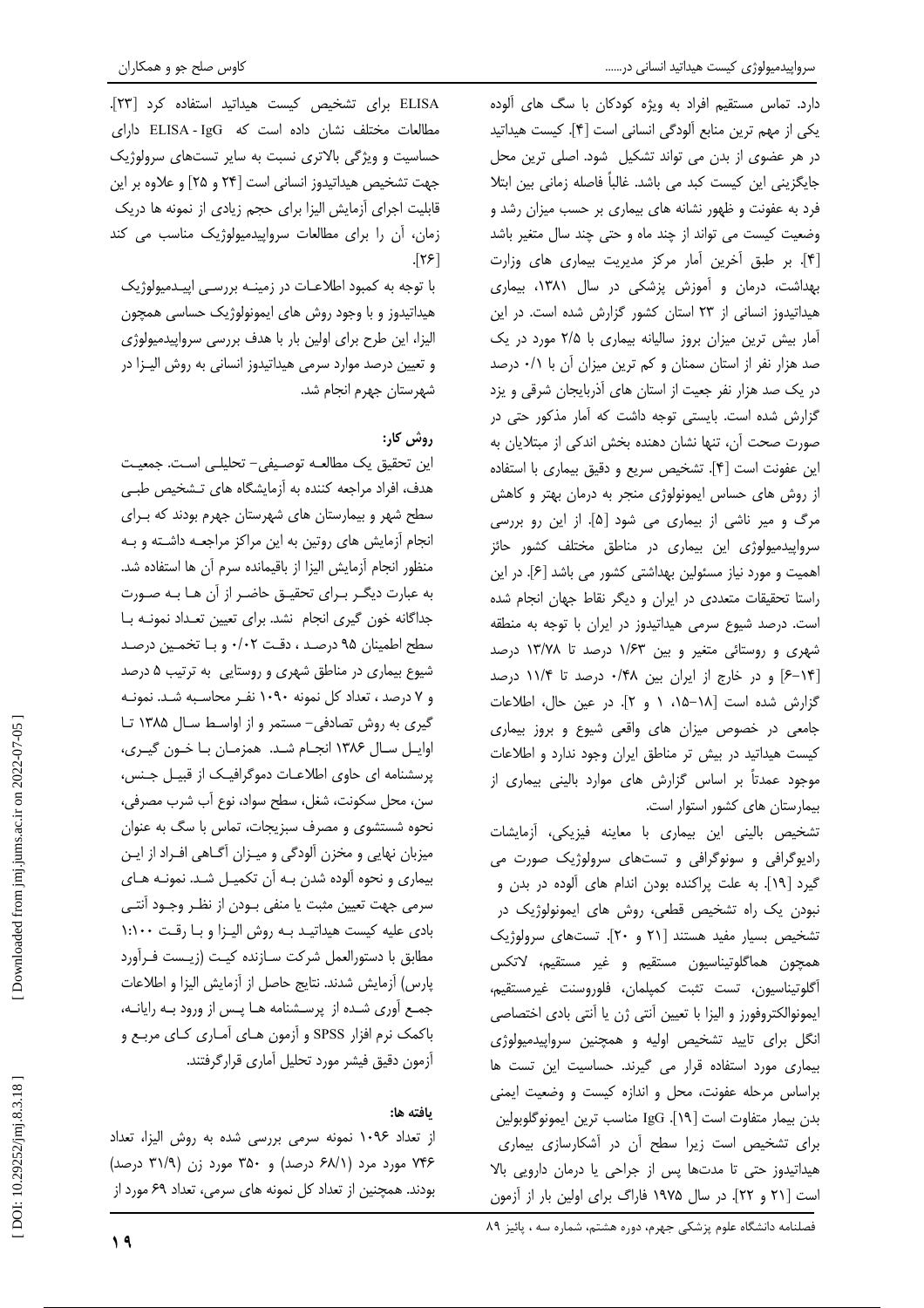نظر وجود آنتی بادی علیه کیست هیداتید مثبت (۶/۳ درصد) و بقیه منفی (۹۳/۷ درصد) بودند که از تعداد موارد مثبت، ۴۵ مورد مرد (۶۵/۲ درصد) و ۲۴ مورد زن (۳۴/۸ درصد) بودنـد. بین موارد مثبت سرمی و جنس رابطـه معنـی داری مـشاهده نشد (۴۰/۶۰–P). بیش ترین درصد موارد مثبت سرمی در گروه سنی ۶۰-۴۶ سال، با ۷/۵ درصد (۲۱ مورد) و کم ترین درصد موارد مثبت سرمی در گروه سنی ۱۵-۱ سال با ۳/۳۳ درصد (٢ مورد) وجود داشت و اختلاف معنى دارى بين موارد مثبت سرمی و گروههای سنی مشاهده نشد (جدول ۱) ( P=٠/۶۶ درصد-۶۵ درصد =۹۵ درصد CI). از تعداد ۱۰۹۶ نمونه سرمی بررسـی شـده در ایـن تحقیـق، ۵۹۲ نفـر (۵۴ درصد) از مناطق شهری و ۵۰۴ نفر (۴۶ درصد) از مناطق روستایی بودند. درصد موارد سرمی مثبت در افراد روستایی و شهری به ترتیب ۷/۵۴ درصد (۳۸ مورد) و ۵/۲۴ درصد (۲/۹

درصـد) از آب چـشمه اسـتفاده مـی کردنـد، ۱۳ مـورد (۱۳/۳ درصد) از آب نمک، ۳۸ مورد (۵۵/۱ درصد) از مایع سشتشو، (۳۱ مورد) بود و بین موارد مثبت سـرمی از نظـر وجـود آنتـی بادی علیه کیست هیداتید و محل سکونت ارتباط معنبی داری مشاهده نشد(p=٠/١٢). از نظر رابطه موارد مثبت سرمى با گروه های شغلی،۶ نفر (۱۸/۱۸ درصد) کشاورز با بیش تـرین درصد موارد مثبت سرمی،۴ نفر (۶/۹ درصد) کارمنـد، ۴۶ نفـر (۶/۵۸ درصد) خانه دار، ۱۰ نفر (۵/۱۸ درصد) دارای شغل آزاد، ۳ نفر (۳/۳ درصد) محصل بودند و در گروه های شغلی دامدار و دانشجو مورد مثبتی وجود نداشت. از نظر رابطه موارد مثبت سرمی با سطح سواد، ٢٢ مورد (٨/١٨ درصد) بی سواد با بیش ترین درصد موارد مثبت سرمی،۳۵ مورد (۶/۲۶ درصد) اف راد زیـردیپلم ، ۶ مـورد (۳/۳۹ درصـد) دیـپلم و ۶ مـورد (۶/۵۹ درصد) بالاتر از دیپلم بودند(۲۲/۰۲=P ، ۲۳ درصد-۲۱ درصد =۹۵ درصد CI).

| جمع         | .۶۶                     | بح-يح                                   | $r_{1-f_0}$           | ۳۰–۱۶                 | $1 - 10$                                  | گروههای سنی  |              |
|-------------|-------------------------|-----------------------------------------|-----------------------|-----------------------|-------------------------------------------|--------------|--------------|
|             |                         |                                         |                       |                       |                                           | تتيجه أزمايش |              |
| ٩عر         | 5(0/11)                 | $\Gamma$ $(N/\Delta)$                   | 19 (5/70)             | (5/15)                | $\Gamma$ ( $\Gamma$ / $\Gamma$ $\Gamma$ ) | مثبت(درصد)   |              |
|             |                         |                                         |                       |                       |                                           |              | <b>ELISA</b> |
| $1.7\gamma$ | 119 (97/1V)             | $\Gamma \Gamma \Gamma (4\Gamma/\Delta)$ | $rrq$ (9 $r/sq$ )     | r19 (97/1)            | $\Delta V$ (9 $5/5V$ )                    | منفي (درصد)  |              |
| ۹۰ ا        | $(1 \cdot \cdot)$ $150$ | $(1 \cdot \cdot)$ ref                   | $(1 \cdot \cdot)$ rax | $(1 \cdot \cdot)$ rr. | $(1 \cdot \cdot)$ $\Delta$ 9              | جمع          |              |

جدول۱: جدول فراوانی و درصد موارد مثبت و منفی سرمی از نظر وجود آنتی بادی علیه کیست هیلاتید بر حسب گروه های سنی مورد مطالعه

بر اساس اطلاعات پرسشنامه ای تکمیل شده از تعداد ۱۰۹۶ نفر بررسی شده در این تحقیق، اطلاعـات زیـر حاصـل شـد: ١٠۵٩ نفر (٩۶/٧ درصد) از آب تـصفيه شـده و ٣۶ نفـر (٣/٣ درصد) از آب چشمه استفاده مـی کردنـد. ۱۸۲ نفـر (۱۶/۶ درصد) از آب نمک، ۵۳۵ نفر (۴۸/۹ درصد) از مایع شستشو و ۱۹۲ نفـر (۱۷/۵ درصـد) از هــر دو روش جهــت شستــشوی سبزیجات استفاده می کردند و ۱۸۶ نفر (۱۷ درصد) با روش های مذکور آشنایی نداشتند و از آن استفاده نمبی کردنـد. ۵۳ نفر (۴/۸ درصد) سابقه تماس با سگ داشتند و ۱۰۴۲ نف (۹۵/۲ درصد) هیچ سابقه از تماس با سگ نداشتند. ۴۷ نف (۴/۳ درصد) بیماری کیست هیداتید را می شناختند، ۱۰ نفر (٠/٩ درصد) از نحوه آلودگی به کیست هیداتید اطلاع داشتند و ۲ نفر (۰/۲ درصد) با علائم این بیماری آشنا بودند و میـزان آگاهی افراد تحت مطالعه از بیمـاری کیـست هیداتیـد، نحـوه ألودگی و علائم بیماری با توجه به تجزیه و تحلیل اطلاعـات یرسشنامه ای عبارت بود از: ۱۰۸۰ نفر (۹۸/۶ درصد) بدون آگاهي، ۶ نفر (۰/۵ درصد) آگـاهي كـم، ۸ نفـر (۰/۷ درصـد) آگاهی متوسط و ۱ نفر (۰/۱ درصد) آگـاهی خـوب داشـتند. از ۶۹ مورد مثبت سرمی از نظر وجود آنتی بـادی علیـه کیـست

هیداتید، ۶۷ مورد (۹۷/۱ درصد) از آب تصفیه شـده و ۲ مـورد ۶ مورد (۸/۷ درصد) از هر دو روش و ۱۲ مورد (۱۷/۴ درصد) از هیچ یک از روش های مذکور استفاده نمی کردند. ۶ مـورد (٨/٧ درصد) سابقه تماس با سگ به عنوان میزبـان نهـایی و مخزن آلودگی را داشتند و ۶۳ مورد (۹۱/۳ درصد) در این خصوص سابقه ای نداشتند. در این تحقیق رابطه معنبی داری بین موارد مثبت سرمی از نظر وجود آنتی بادی علیـه کیـست هیداتید و نوع آب شرب مصرفی، نحوه شستشوی سبزیجات، تماس با سگ و میزان آگاهی مردم از بیماری وجـود نداشـت  $(P > \cdot / \cdot \Delta)$ 

# بحث و نتيجه گيري:

براساس نتايج حاصل از آزمايش اليزا، درصد موارد سرمى مثبت هیداتیدوز انسانی در شهرستان جهرم ۶/۳ درصد برآورد شد. گرچه درصد موارد سرمی مثبت بیماری کیست هیداتید در مردها (۶۵/۲ درصد) بیش تر از زن ها (۳۴/۸ درصد) بود، اما رابطه معنی داری بین موارد سرمی مثبت بیماری و جنس مشاهده نشد (۴۰–P). بهار صفت و همکاران در سال ۱۳۸۲ در بررسی سرواییدمیولوژی این بیماری در مراجعین به برخی از مراکز

٢.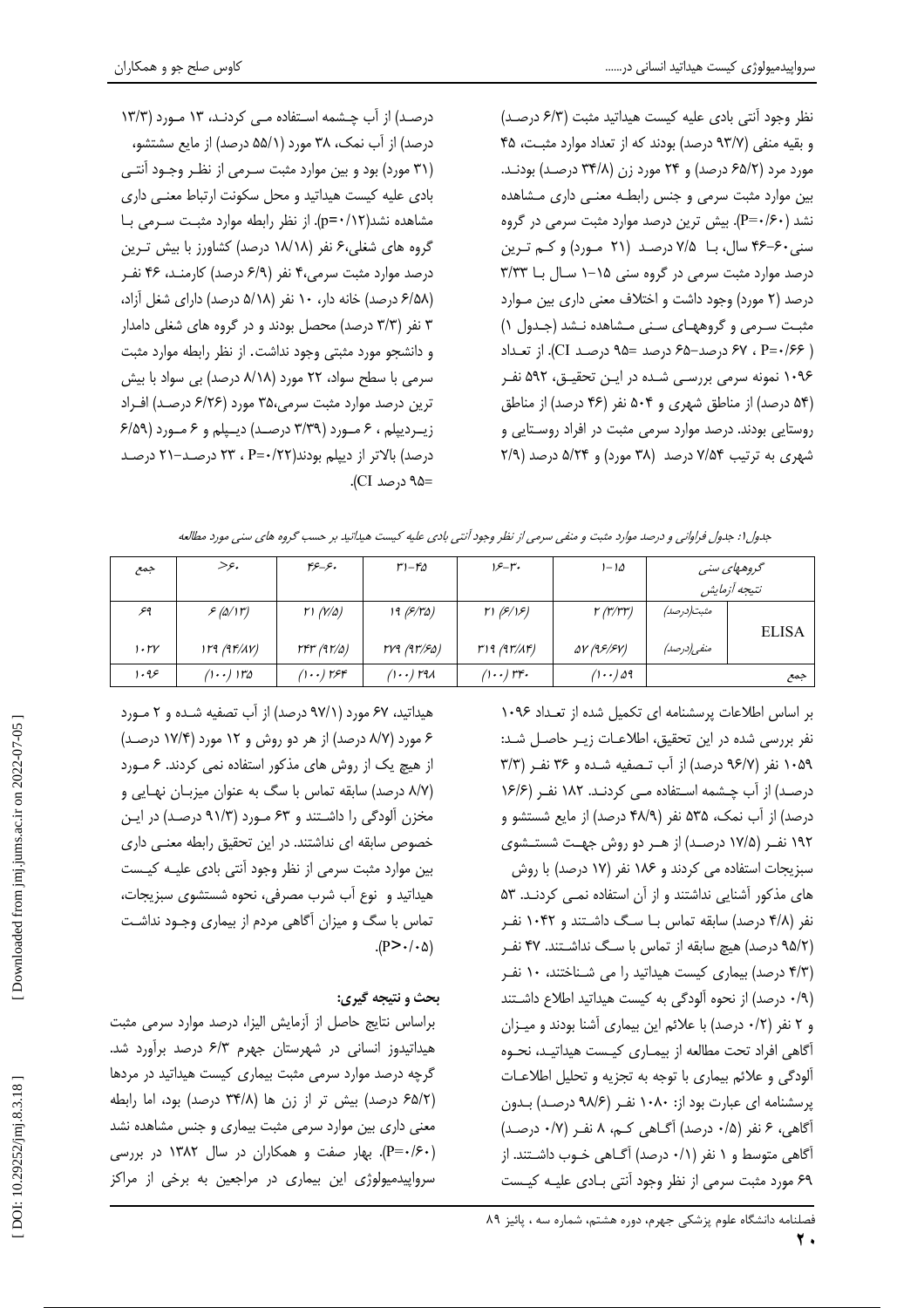درمانی استان گلستان، درصد شیوع موارد مثبت سرمی هیداتیدوز به روش ایمینوفلورسنت و الیزا به ترتیب ۲/۳۴ درصد و ٢/٢ درصد گزارش کردند. گرچه در بررسی مذکور میزان موارد مثبت سرمی در زنان بیشتر از مردها بود اما اختلاف معنی داری از نظر جنس گزارش نکرده اند [۶]. حسینی و همکاران در مطالعه ای در سال ۱۳۷۹ درصد شیوع موارد مثبت سرمی هیداتیدوز به روش ایمینوفلورسنت در منطقه دیواندره کردستان در روستاهای دیواندره ۹/۵ درصد و در حاشیه شهر سنندج ۳/۳ درصد گزارش کردند که حدود ۷۰ درصد از موارد مثبت را زنان تشکیل می دادند [۷]. صداقت و همکاران در سال ۱۳۷۸ در بررسی سرواپیدمیولوژی هیداتیدوز انسانی در منطقه شهریار، درصد آلودگی در دو منطقه روستایی و اطراف شهریار و شهر شهریار به روش ایمنوفلورسنت به ترتیب ۵/۹ درصد و ۳/۲ درصد گزارش کردند که از این تعداد ۸۰/۷ درصد زنان و ۱۹/۳ درصد مرد بودند [۸]. رفیعی و همکاران در سال ۱۳۸۲ در مطالعه سرواپیدمیولوژیک کیست هیداتید در استان خوزستان، درصد شیوع موارد مثبت سرمی هیداتیدوز به روش الیزا در مناطق شهری و روستایی استان خوزستان ۱/۸ درصد و در مناطق روستایی شهرستان اهواز ۷/۷ درصد گزارش کردند [۹]. هانیلو و همکاران در سال ۱۳۸۱ در بررسی سرواپیدمیولوژیک هیداتیدوز در زنجان، درصد شیوع موارد مثبت سرمی هیداتیدوز به روش الیزا در ساکنین منطقه اسلام أباد زنجان ۳ درصد گزارش کردند که از این تعداد، ۶۲ درصد زن و بقیه مرد بودند و ارتباط معنی داری بین جنس و موارد مثبت سرمی مشاهده کردند [١٠]. رفیعی و همکاران در مطالعه ای در سال ۱۳۸۴، درصد شیوع موارد مثبت سرمی هیداتیدوز به روش الیزا در جامعه عشایری جنوب غربی ایران (خوزستان) را ۱۳/۷۸ درصد گزارش کردند [١١]. سركارى و همكاران در سال ١٣٨۵، درصد شيوع موارد مثبت سرمی بیماری کیست هیداتید به روش الیزا در گروه های شغلی با خطر بالا در شهر یاسوج ۷/۲ درصد گزارش کردند که از میان نمونه های مثبت، ۵۰/۴ درصد را مردان و ۴۹/۶ درصد را زنان تشکیل میدادند [۱۲]. معززی نکویی اصل و همکاران در بررسی سرولوژی بیماری هیداتید در نواحی روستایی شهداد و چترود استان کرمان به روش الیزا درصد شیوع موارد مثبت سرمی بیماری کیست هیداتید را ۸/۲ درصد گزارش کردند که درصد نمونه های مثبت در مردان ۴/۹ درصد و در زنان ۹/۷ درصد گزارش کردند [۱۳]. سروی و همکاران در مطالعه ای که بر روی مراجعین به مراکز انتقال خون تهران با استفاده از روش دات اليزا (Dot-ELISA) در سال ۸۵–۱۳۸۴ انجام دادند، درصد شیوع موارد مثبت سرمی بیماری کیست هیداتید را ۱/۶۳ درصد گزارش كردند [١۴]. درصد شيوع موارد مثبت سرمى بيمارى کیست هیداتید با استفاده از روش های سرولوژیکی در منطقه آندمیک پرو ۲/۶ درصد [۱]، در دو استان اسپانیا ۳/۴ درصد [۲]،

در جنوب فلسطین اشغالی در منطقه مسلمان نشین ۰/۶۸ درصد و در منطقه یهودی نشین ۰/۵ درصد [۱۵]، در اردن در کشاورزان روستایی ۱۱/۴ درصد [۱۶]، در یکی از ایالات برزیل در مناطق شهری و روستایی به ترتیب ۳/۵ درصد و ۶ درصد [۱۷] و در شمال فلسطین اشغالی در افراد بالغ ۰/۴۸ درصد و در کودکان دبستانی ۰/۵۷ درصد [۱۸] گزارش شده است.

مقایسه نتایج حاصل از درصد شیوع موارد مثبت سرمی بیماری کیست هیداتید انسانی در شهرستان جهرم با سایر نقاط کشور از جمله استان گلستان، منطقه دیواندره کردستان، دو منطقه روستایی و اطراف شهریار و منطقه اسلام آباد زنجان نشان دهنده بالا بودن درصد شیوع موارد مثبت سرمی در شهرستان جهرم می باشد. در عین حال درصد شیوع موارد مثبت سرمی این بیماری در این منطقه از مناطق روستایی شهرستان اهواز، جامعه عشایری جنوب غربی ایران (خوزستان)، شهر یاسوج و نواحی روستایی شهداد و چترود استان کرمان پایین تر می باشد. بررسی نتایج موارد مثبت سرمی و جنس در این منطقه و مقایسه آن با سایر نقاط کشور نشان می دهد که هر دو جنس در معرض خطر آلودگی به این بیماری قرار دارند و شیوع بیماری با جنس ارتباط معنى دارى ندارد.

در تحقیق حاضر بیش ترین درصد موارد مثبت سرمی در گروه سنی ۶۰-۴۶ سال مشاهده شد در حالی که در مطالعه حسینی و همکاران در گروه سنی ۴۰–۲۰ سال [۷]، در مطالعه صداقت و همکاران در گروه سنی ۳۹-۲۰ سال [۸]، در مطالعه هانیلو و همکاران در گروه سنی ۱۹–۱۰ سال [۱۰]، در مطالعه رفیعی و همکارن درگروه سنی ۵۰–۳۱ [۱۱] و در مطالعه سرکاری و همکاران در گروه سنی ۳۹-۳۰ سال دیده شد. اگرچه نتایج درصد موارد مثبت سرمی و گروههای سنی در این تحقیق با سایر تحقیقات همخوانی ندارد اما بنظر میرسد که درصد شیوع مثبت سرمی در میانسالی بیشتر است.

مقایسه نتایج نشان میدهد که بیش ترین درصد موارد مثبت سرمی در گروه شغلی کشاورز وجو دارد که با مطالعه سرکاری و همکاران [۱۲] همخوانی داشت در صورتی که در استانهای گلستان [۶]، كردستان [۷] و شهر سارى [۸] بيش ترين موارد مثبت سرمی در افراد خانه دار گزارش شده است و در مطالعه معززی نکویی اصل و همکاران بیش ترین درصد موارد مثبت سرمی بعد از زنان خانه دار در کشاورزان گزارش شده است [۱۳]. مقایسه درصد موارد مثبت سرمی با سطح سواد نشان داد که بیش ترین درصد موارد مثبت سرمی در استانهای گلستان [۶]، کردستان [۷] و شهر ساری [۸] در افراد بی سواد گزارش شده است كه با مطالعه حاضر كاملا همخوانى دارد.

نتايج حاصل از اين تحقيق نشان داد كه درصد موارد سرمى مثبت در افراد روستایی بیش تر از افراد شهری است و بین موارد مثبت سرمى و محل سكونت ارتباط معنى دارى وجود ندارد

فصلنامه دانشگاه علوم پزشکی جهرم، دوره هشتم، شماره سه ، پائیز ۸۹

 $\bf{y}$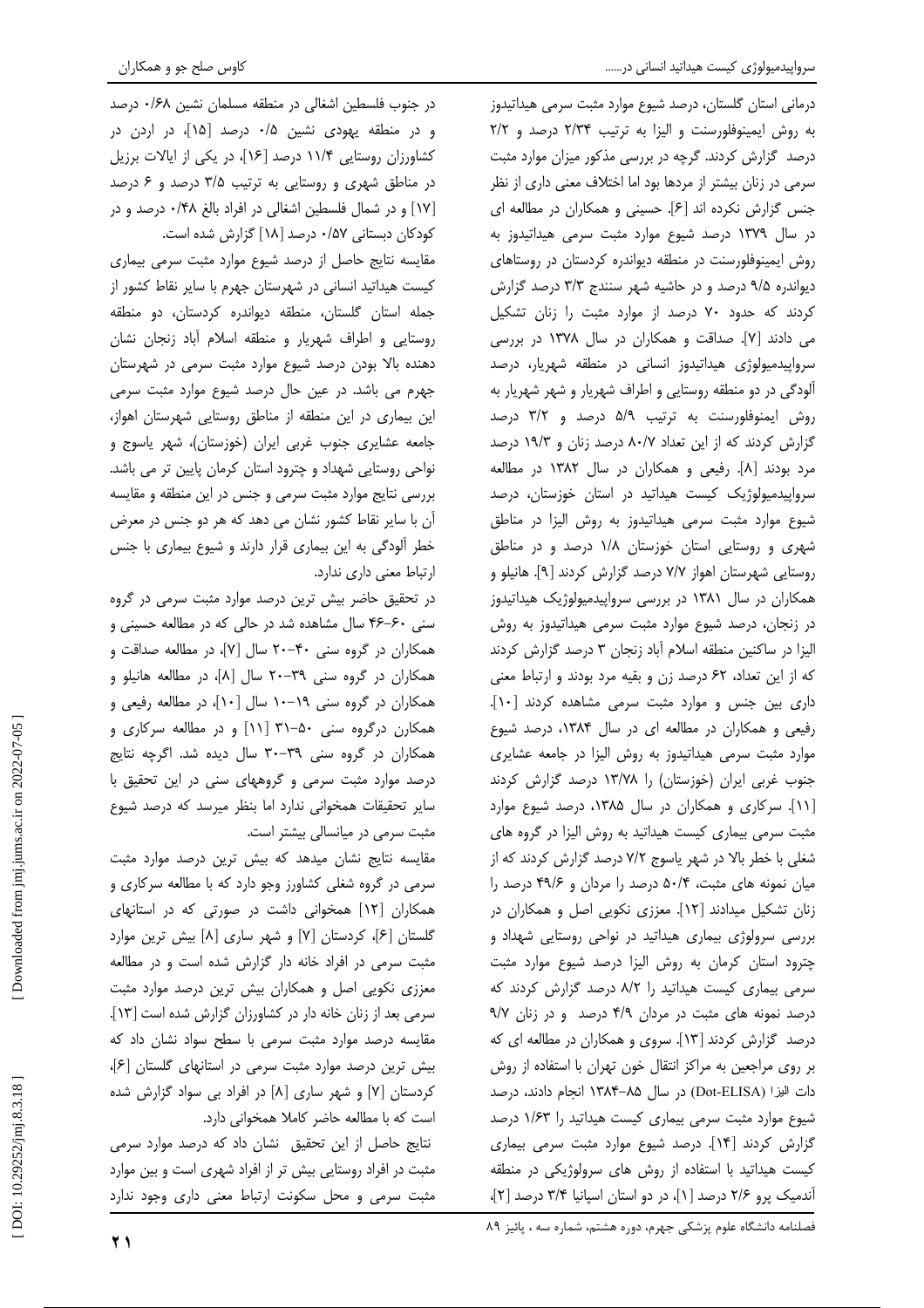(P>٠/٠۵). در مطالعه بهار صفت و همکاران نیز تفاوت معنی داری بین موارد مثبت سرمی و منطقه شهری و روستایی مشاهده نشد [۶]. اما در مطالعه سرکاری و همکاران بیش ترین میزان آلودگی به کیست از نظر محل سکونت در ساکنین شهر ياسوج مشاهده شد [١٢]. تفاوت در نتايج تخقيقات مختلف از نظر ارتباط موارد مثبت سرمى و منطقه سكونت مى تواند نتيجه انتشار وسیع تخم کرم در مناطق مختلف شهری و روستایی باشد. در تحقیق حاضر رابطه معنی داری بین موارد مثبت سرمی از نظر وجود آنتی بادی علیه کیست هیداتید و نوع آب شرب مصرفی، نحوه شستشوی سبزیجات و تماس با سگ وجود  $NAT$  نداشت (۲۰۵ × (P>۰/۰۵). در مطالعه رفیعی و همکاران در سال ۱۳۸۲ (در استان خوزستان) [۹] و در سال ۱۳۸۴ (در جامعه عشایری جنوب غربی ایران) نیز ارتباط معنی داری بین موارد مثبت سرمی و جنس، گروه های شغلی و نگهداری سگ مشاهده نشد [۱۱]. مقايسه نتايج اين تحقيق درخصوص ارتباط موارد مثبت سرمى از .<br>نظر وجود اَنت*ی* بادی علیه کیست هیداتید و نوع اَب شرب مصرفی، نحوه شستشوی سبزیجات و تماس با سگ با نتایج مطالعه رفیعی در سال ۱۳۸۲ و ۱۳۸۴ همخوانی دارد. در عین حال در مطالعه معززی نکویی اصل و همکاران مشخص شد که شستشوی سبزیجات با مواد شوینده یا نمک ۷۱ درصد شانس آلودگی را کاهش میدهد [۱۳].

به طور كلي نتايج اين مطالعه نشاندهنده شـيوع نـسبتا بـالاي موارد مثبت سرمی کیست هیداتید انسانی در شهرستان جهرم می باشـد و از آن جـایی کـه فاصـله زمـانی بـین ابـتلا فـرد به عفونت و ظهور نشانه ها بر حسب میزان رشد و وضعیت

6. Bahar-sefat M, Masood J, Rokni M., Investigation of abundance of hydatid cyst in people referring to some

health centers of Golestan province in Atumn and Winter

2003, with IFA and ELISA. Proceedings of the 5<sup>th</sup> Iranian national congress of parasitic diseases. 2005 Nov, 15-17.

7. Hossaini S, Masood J. Epidemiological survey on hydatidosis and echinococcosis in Divandarah aera of

Kordestan province. Proceedings of the 3rd Iranian

national congress of parasitic diseases. 1999 Feb-March.

8. Sadaqat-Gohar H, Masood J, Rokni M, Bigom-Kia A,

Seroepidemiology of hydatid cyst in Shahriyar aera-1998.

Proceedings of the  $3<sup>th</sup>$  Iranian national congress of

9. Rafie A, Filip K, Hamzah-Loie., Seroepidemiological

survey on hydatid cyst in Khozestan province. Proceedings of the  $4<sup>th</sup>$  Iranian national congress of

10. Haniloo A, Badali H, Esmailzadah A, et al. Seroepidemiological survey on hydatidosis in Zanjan-<br>2001. Proceedings of the 4<sup>th</sup> Iranian national congress of

parasitic diseases. 2003 Oct. 13-16. Mashhad, Iran.

parasitic diseases. 1999 Feb-March. Sari, Iran.

Tehran, Iran.

Sari. Iran.

کیست می تواند از چند ماه تا چند سال متغیر باشـد و معمـولاً تنها راه درمان جراحی می باشد، لذا پیـشنهاد مـی شـود تـا از طریق عملیات بیماریایی، بیمباری در مراحیل اولیـه تـشخیص داده شود و درمان انجام گیرد. از ایـن رو مطالعـات همـه گیـر شناسی در نقاط مختلف کشور جهـت مـشخص شـدن میـزان شیوع بیماری ضروری است.

کاوس صلح جو و همکاران

در این تحقیق نتایج حاصل از اطلاعات پرسـشنامه ای نـشان داد که میزان آگاهی افـراد تحـت مطالعـه از نحـوه آلـودگی و علائم بیماری کیست هیداتید بسیار کـم مـی باشـد. بنـابراین .<br>ضروری است اقدامات مؤثری در جهـت پیـشگیری و کنتـرل بیماری به خصوص در زمینه بهداشت همگانی، همـاهنگی بـا برنامه های کشوری، جلب مشارکت مردم و آمـوزش آن هـا و معدوم کردن سگ های ولگرد در منطقه صورت گیرد.

# تقدير و تشكر:

بدینوسیله از آقایان عبدالرضا ستوده جهرمی، حمید نـصیری و امین بختی که در انجام این تحقیق همکاری صمیمانه داشته اند، نهایت تشکر و تقدیر بعمل می آیـد. همچنـین از معاونـت محترم يژوهشي دانشگاه علوم يزشكي جهرم كه هزينه انجـام این تحقیق را متقبل شده انـد، تـشکر مـی شـود. ایـن مقالـه حاصل نتايج پايـان نامـه دانـشجويي تحـت عنـوان" بررسـي سرواییدمیولوژی بیماری کیـست هیداتیـد انـسانی در بیمـاران مراجعه کننده به آزمایشگاه هـای تـشخیص طبـی شهرسـتان جھرم ؓ مے ٖ باشد۔

# **References:**

1. Gilman RH, Verastegui M, Bonilla JJ, et al. Screening for cystic echinococcosis in an endemic region of Peru using portable ultrasonography and the enzyme-linked immunoelectrotransfer blot (EITB) assay. Parasitol Res 2005; 96(4): 242-6.

2. Gutierrez MP, Ramirez I, Zarzosa Mdel P, et al. Seroprevalence of infection due to Echinococcus granulosus in the population of Castilla and Leon (Spain). Enferm Infecc Microbiol Clin 2003; 21(10): 563-7.

3. Bogtish BJ, Cheng TC. Extraintestinal Larval Tapeworms. In: Bogtish BJ, Cheng TC. Human Parasitology. New York: Sanders College Pub; 1990: 259-267.

4. Joafshan M. Hydatid cyst In: Important Zoonotic diseases in Iran. Tehran: Ministry of Health and Medical Education; 2005: 136-161

5. Bagheri F, Asemar M, Siavashi M. Evaluation of human class and subclass of IgG against fluid hydatid cyst antigens in serum from patients infected with hydatid cyst using ELISA. Proceedings of the 5<sup>th</sup> Iranian national congress of parasitic diseases, 2005 Nov, 15-17. Tehran, Iran.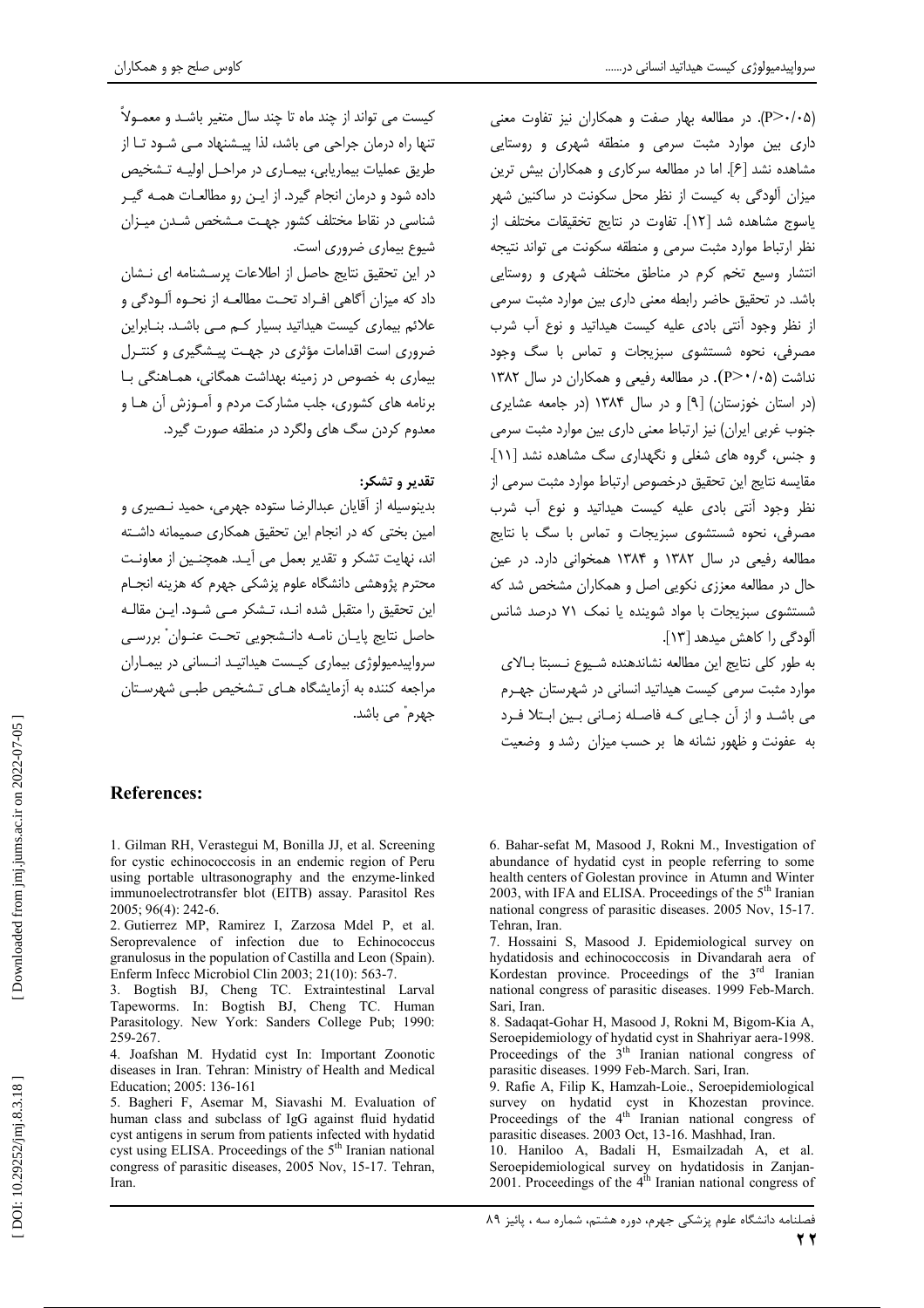parasitic diseases. 2003 Oct, 13-16. Mashhad, Iran.

11. Rafie A, Hemadi A, Maraghi S, et al. Serological and epidemiological survey on human hydatid cyst in migrans people (Ashayer) in southeast of Iran. Proceedings of the 5<sup>th</sup> Iranian national congress of parasitic diseases. 2005 Nov. 15-17. Tehran, Iran.

12. Sarkari B, Beheshtian MM, Aghaie M, et al. Seroepidemiological survey on hydatid cyst in high risk groups in Yasouj city in 2006. Proceedings of the  $6<sup>th</sup>$ Iranian national congress of parasitic diseases. 2008 May, 27-29. Karaj, Iran.

13. Moazezi Nekoie Asl SS, Fasihi Harandi M, Saba M, et al. Sonological and serological survey on hydatid disease in rural aera of Shahdad and Chatrood of Kerman province. Proceedings of the 6<sup>th</sup> Iranian national congress of parasitic diseases. 2008 May, 27-29. Karaj, Iran.

14. Sarvi S, Akhlaqi L, Ormazdi H, et al. Seroepidemiological survey on hydatid cyst in patients referring to blood transfusion centers of Tehran using Dot-ELISA in 2005-2006Proceedings of the 6<sup>th</sup> Iranian national congress of parasitic diseases. 2008 May, 27-29. Karaj, Iran.

15. Youngster I, Hoida G, Craig PS, et al. Prevalence of cystic echinococcosis among Muslim and Jewish populations in southern Israel. Acta Trop 2002: 82(3): 369-75

16. Qaqish AM, Nasrieh MA, Al-Qaoud KM, et al. The seroprevalences of cystic echinococcosis, and the associated risk factors, in rural-agricultural, bedouin and semi-bedouin communities in Jordan. Ann Trop Med Parasitol 2003; 97(5): 511-20.

17. Pastore R, Vitali LH, Macedo Vde O, et al. A serological survey of the infection by Echinococcus sp. in the municipality of Sena Madureira, AC. Rev Soc Bras Med Trop 2003; 36(4): 473-7.

18. el-On J, Khaleel E, Malsha Y, et al. Echinococcus granulosus: a seroepidemiological survey in northern Israel using an enzyme-linked immunosorbent assay. Trans R Trop Med Hyg 1997; 91(5): 529-32

19. Eliades P, Karagouni E, Stergiatou I, et al. A simple method for the serodiagnosis of human hydatid disease based on a protein Arcolloidal dye conjugate. J Immunol Methods 1998; 218: 123-132.

20. Heath DD. Immunology of Echinicoccus infections. In: Thompson RCA, Lymbery AJ (eds). The biology of Echinococcus and hydatid disease. Wallingford, UK: CAB International; 1995: 183-232.

21. Craig PS, Rogan MT, Allan JE. Hydatidosis and cysticercosis-larva cestodes. In: Gillespy SH, Hawkey PM (eds). Medical parasitology, a practical approach. Oxford: IRL-Press; 1995: 209-36.

22. Rogan MT. Immunological analysis of parasite molecules. In: Rogan MT (ed). Analytical parasitology. UK: Springer; 1996: 320-91.

 $23 -$ Farag H, Bout D, Capron A. Specific immunodiagnosis of human hydatidosis by the enzyme linked immunosorbent assay (ELISA). Biomedicine 1975; 23(7): 276-8.

24. Zarzosa MP, Domingo AO, Gutie'rrez P, et al. Evaluation of Six Serological Tests in Diagnosis and Postoperative Control of Pulmonary Hydatid Disease Patients. Diag Microbiol Infec Dis 1999; 35: 255-262.

25. Ortona E, Rigano R, Buttari B, et al. An update on immunodiagnosis of cystic echinococcosis. Acta Tropica 2003; 85: 165-171.

26. Simsek S, Koroglu E. Evaluation of enzymelinked immunosorbent assay (ELISA) and enzyme-linked immunoelectrotransfer blot (EITB) for immunodiagnosis of hydatid diseases in sheep. Acta Trop 2004; 92(1): 17- $24$